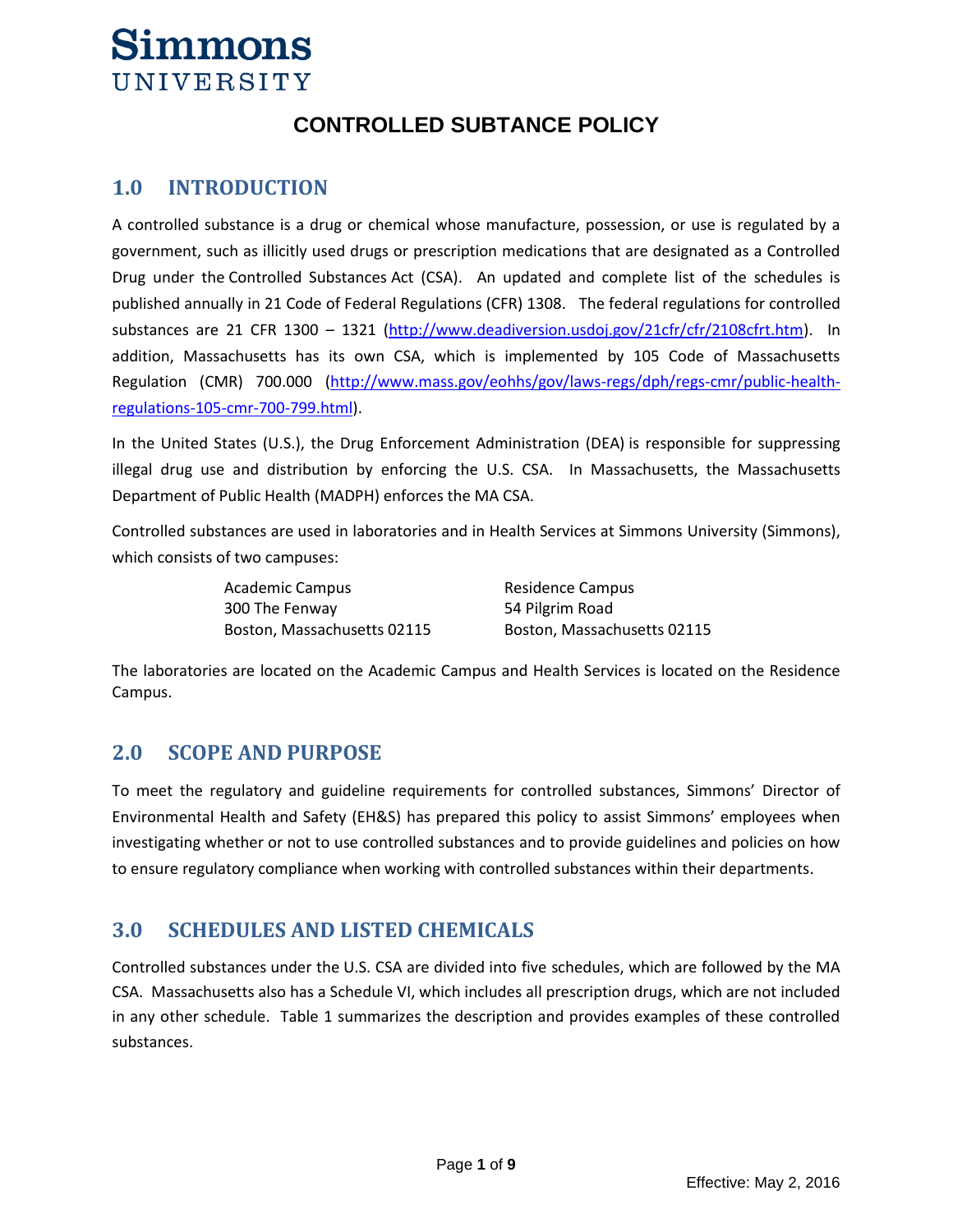| Table 1 - Schedules |                                                                                                                                                                                                               |                                                                                                                                                                                                                                                                                             |  |  |
|---------------------|---------------------------------------------------------------------------------------------------------------------------------------------------------------------------------------------------------------|---------------------------------------------------------------------------------------------------------------------------------------------------------------------------------------------------------------------------------------------------------------------------------------------|--|--|
| <b>Schedule</b>     | <b>Description</b>                                                                                                                                                                                            | <b>Examples</b>                                                                                                                                                                                                                                                                             |  |  |
|                     | Substances in this schedule have<br>no<br>currently accepted medical use in the United<br>States, a lack of accepted safety for use<br>under medical supervision, and a high<br>potential for abuse.          | heroin, lysergic acid diethylamide (LSD),<br>marijuana (cannabis), peyote, methaqualone,<br>3,4-methylenedioxymethamphetamine<br>and<br>("Ecstasy")                                                                                                                                         |  |  |
| $\mathbf{I}$        | Substances in this schedule have a high<br>potential for abuse which may lead to<br>psychological<br>severe<br>physical<br>or<br>dependence.                                                                  | methadone<br>hydromorphone<br>(Dilaudid <sup>®</sup> ),<br>(Dolophine <sup>®</sup> ),<br>meperidine<br>(Demerol®),<br>oxycodone (OxyContin®, Percocet®), and<br>(Sublimaze®,<br>fentanyl<br>Duragesic <sup>®</sup> ),<br>morphine, opium, codeine                                           |  |  |
| III                 | Substances in this schedule have<br>a<br>potential for abuse less than substances in<br>Schedules I or II and abuse may lead to<br>moderate or low physical dependence or<br>high psychological dependence.   | products containing not more than 90<br>milligrams of codeine per dosage unit (Tylenol<br>with<br>Codeine <sup>®</sup> ),<br>and<br>buprenorphine<br>benzphetamine<br>(Didrex <sup>®</sup> ),<br>(Suboxone®),<br>phendimetrazine, ketamine, anabolic steroids<br>such as Depo®-Testosterone |  |  |
| IV                  | Substances in this schedule have a low<br>potential for abuse relative to substances in<br>Schedule III.                                                                                                      | alprazolam (Xanax®), carisoprodol (Soma®),<br>clonazepam<br>(Klonopin <sup>®</sup> ),<br>clorazepate<br>(Tranxene®), diazepam (Valium®), lorazepam<br>(Ativan®), midazolam (Versed®), temazepam<br>(Restoril®), and triazolam (Halcion®)                                                    |  |  |
| $\vee$              | Substances in this schedule have a low<br>potential for abuse relative to substances<br>listed in Schedule IV and consist primarily of<br>preparations containing limited quantities of<br>certain narcotics. | cough preparations containing not more than<br>200 milligrams of codeine per 100 milliliters or<br>per 100 grams (Robitussin AC®, Phenergan<br>with Codeine®), ezogabine                                                                                                                    |  |  |
| VI                  | Prescription drugs, which are not included in<br>any other schedule                                                                                                                                           | isoflurane                                                                                                                                                                                                                                                                                  |  |  |

The federal Chemical Diversion and Trafficking Act (CDTA) lists approximately 40 chemicals as part of a system of regulatory controls intended to address the diversion of chemicals important for illegal manufacture of controlled substances. The CDTA created two categories (called List 1 and List 2) which are precursor chemicals for making illicit drugs and substances. Under the federal regulations for DEA "Listed" chemicals, Distributors and Manufacturers (among others) of List 1 and 2 chemicals must obtain a specific license from the DEA. Laboratories that order these DEA Listed chemicals are NOT required to obtain the license; however, they may find that some of their chemical distributors may request additional information (e.g.: a "sign off" from a responsible official knowledgeable about the intended work with the precursor; a statement of why a precursor chemical has a legitimate research purpose; a signed Authorized Purchaser Form).

There is no strict or standard process for the distributors' due diligence so there are differing approaches used by precursor chemical distributors and manufacturers to satisfy themselves that they are not selling DEA Listed chemicals to clandestine drug labs or other improper actors. This additional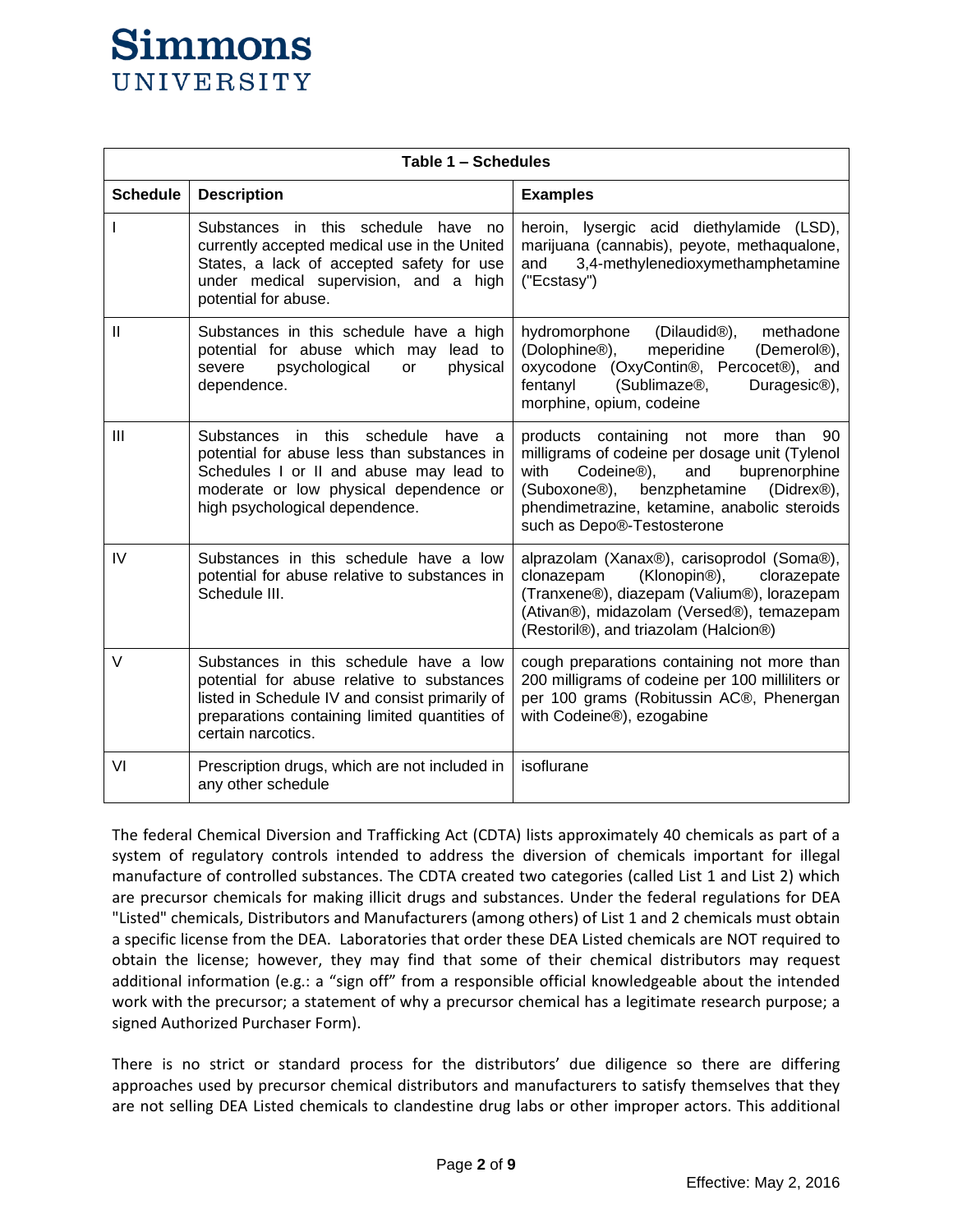scrutiny rarely occurs in the course of ordering by Simmons' laboratories but, when it does, causes confusion with DEA Controlled Substance Requirements. There is no requirement for the laboratory to obtain a DEA Controlled Substance Registration to purchase, use or store DEA Listed Substances.

A list of the DEA Controlled Substances and Listed Substances is available at: [http://www.deadiversion.usdoj.gov/schedules/.](http://www.deadiversion.usdoj.gov/schedules/)

## **4.0 RESPONSIBILITIES**

In order to ensure compliance with Simmons' obligation under the controlled substances' regulations, registrations, and guidelines; it is important that affected faculty, laboratory staff, and department administrators understand their responsibilities associated with ordering, preparing, handling, using, and disposing of controlled substances.

This section also outlines the responsibilities for the Responsible Official, faculty, staff, adjuncts, department heads, and administrative departments, which assist departments with their controlled substances to ensure compliance with applicable regulations, registrations, and guidelines.

### **4.1 Responsible Official**

The Responsible Official for Simmons is the Department Chair for Biology. This position oversees the program, orders controlled substances, and is responsible for the program.

### **4.2 Faculty, Staff, and Adjuncts**

Faculty, staff, and adjuncts including Health Services will be responsible for:

- Contacting the Responsible Official about their intent to use controlled substances in their department prior to ordering the controlled substance.
- Managing the ordering, delivery, inventory, use, and disposal of controlled substances.
- Ensuring that controlled substances are registered with DEA and/or MADPH, as applicable.
- Maintaining and using controlled substances in accordance with their applicable registration(s), and this policy.
- Restricting access to the controlled substances only to users that are authorized to use controlled substances.
- Ensuring usage logs, purchase orders, and inventories are properly kept.
- Contacting the Director of EH&S to inform her that you need to dispose of controlled substances.
- Notifying Public Safety about unauthorized or suspicious persons; loss or compromise of keys, passwords, or combinations; loss or theft of controlled substances; and alteration of inventory records.

In the event that the faculty, staff, or adjuncts are on leave or are otherwise absent, they may designate another appropriate person within their department to assume these responsibilities.

### **4.2 Authorized Employees**

Authorized employees are employees who are authorized to work with controlled substances or be in the area where controlled substances are in use. They will be responsible to adhering to the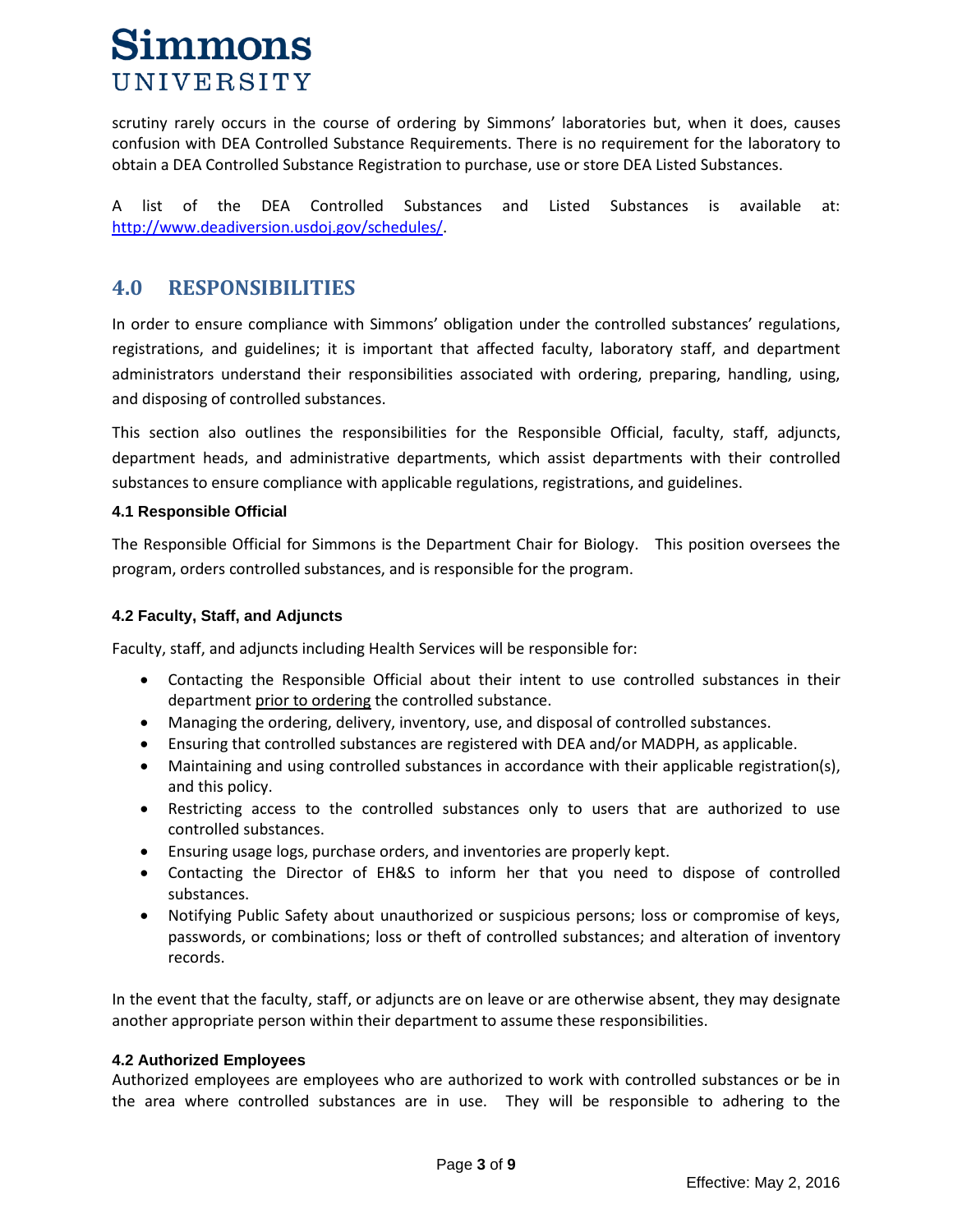requirements outlined in the applicable regulations, registrations, and this policy. At a minimum, authorized employees will:

- Review this policy.
- Report to Public Safety about unauthorized or suspicious persons; loss or compromise of keys, passwords, or combinations; loss or theft of controlled substances; and alteration of inventory records.

#### **4.3 Department Heads**

Department Chairs, Directors, and/or Managers will assist employees in complying with the requirements provided in applicable regulation(s), the corresponding registration(s), and this policy.

### **4.4 Director of EH&S**

The Director of EH&S will:

- Conduct annual inspections of laboratories working with controlled substances.
- Provide inspection summary reports including corrective action recommendations to the applicable Department Chair, Director or Manager and the Director of Buildings and Grounds.
- Provide informational materials to assist Simmons' employees with their use of controlled substances.
- Assist with the disposal of controlled substances and providing options for proper disposal.
- Assist with notifications to regulatory agencies about reportable events.

#### **4.6 Public Safety**

Public Safety will assess the laboratory in meeting the physical security requirements when working with controlled substances and assist the laboratory and Health Services in meeting these requirements. Examples of physical security include locked cabinets, safes, and locked doors. Public Safety will also assist in investigations.

In addition, they will help enforce this policy in laboratories and departments working with controlled substances and support investigations regarding theft or loss of controlled substances, and damaged or unknown packages.

#### **4.7 Talent and Human Capital Strategy**

Talent and Human Capital Strategy, which is Simmons' Human Resource Department, will be responsible for conducting background checks on employees working with controlled substances or working in areas, where controlled substances are being stored and used at Simmons. Section 6.3 provides additional information regarding this background check.

## **5.0 REGISTRATIONS**

Registrations with the DEA and MADPH Drug Control Program is required if you are going to use a Controlled Substance, Schedules  $I - V$ . If working with Schedule VI, you are required to obtain a registration from the MADPH. The registration fee varies, and the license must be renewed annually. The approximate turnaround time for the registration process is between two and four weeks. Licenses are not granted automatically with the payment of the fee. In general, the applicant must be able to demonstrate a need for the controlled substance to conduct their business. Additionally, an applicant must demonstrate an internal control system that will account for usage control, secure access and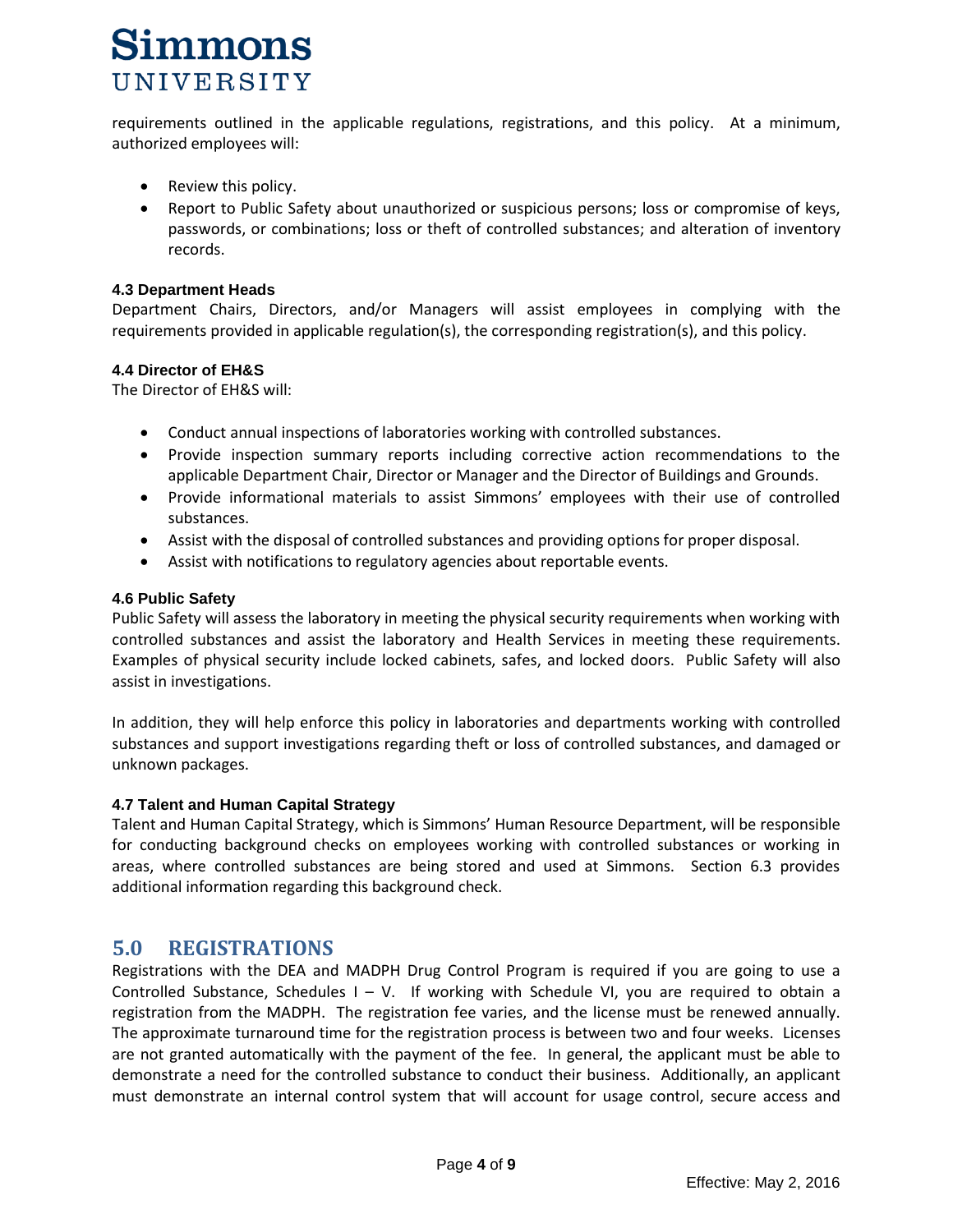personnel training. Applicants' facilities are subject to inspection by DEA and/or MADPH. There are further requirements that must be fulfilled before licensure is permitted, and licenses can be suspended or revoked from a facility.

## **6.0 SECURITY REQUIREMENTS**

This section provides the security requirements for Practitioners. Practitioners include physicians, dentists, veterinarians, researchers, hospitals, pharmacies, or other persons registered to do research, to dispense, or to use in teaching or chemical analysis a controlled substance in the course of professional practice. These requirements apply to Simmons.

Minimum security standards for practitioners are set forth in the regulations and are to be used in evaluating security. They may not necessarily be acceptable for providing effective controls and operating procedures to prevent diversion or theft of controlled substances.

Security controls for controlled substances will be evaluated by the Director of EH&S to determine if they meet the intent of the law and regulations to prevent theft or diversion.

### **6.1 Minimum Standards for Practitioners' Handling of Controlled Substances**

Controlled substances must be stored in a securely locked cabinet of substantial construction.

Even though the regulations do not specifically define locked cabinet construction, the intent of the law is that controlled substances must be adequately safeguarded. Therefore, depending on other security measures, a wooden cabinet may or may not be considered adequate. In an area with a high crime rate, a strong metal cabinet or safe may be required. At Simmons, the controlled substances are stored in a double locked steel cabinet.

Some of the factors considered when evaluating a practitioner's controlled substances security include:

- 1. The number of employees, customers and/or patients who have access to the controlled substances.
- 2. The location of the registrant (high or low crime area).
- 3. The use of card access to restricted areas.
- 4. Periodic walk through by Public Safety.
- 5. Quantity of controlled substances to be kept on hand.
- 6. Prior history of theft or diversion.

Again, an overall evaluation of the security will be made by DEA and MADPH using the general and minimum security requirements as outlined in this policy to assure that the controlled substances are stored securely.

In order to minimize the opportunities for theft or diversion of controlled substances, we are required not only to provide effective physical security, but also to initiate additional procedures to reduce access by unauthorized persons as well as to provide alarm system where necessary.

To meet these security requirements, we have implemented the following:

• Card access to the floor.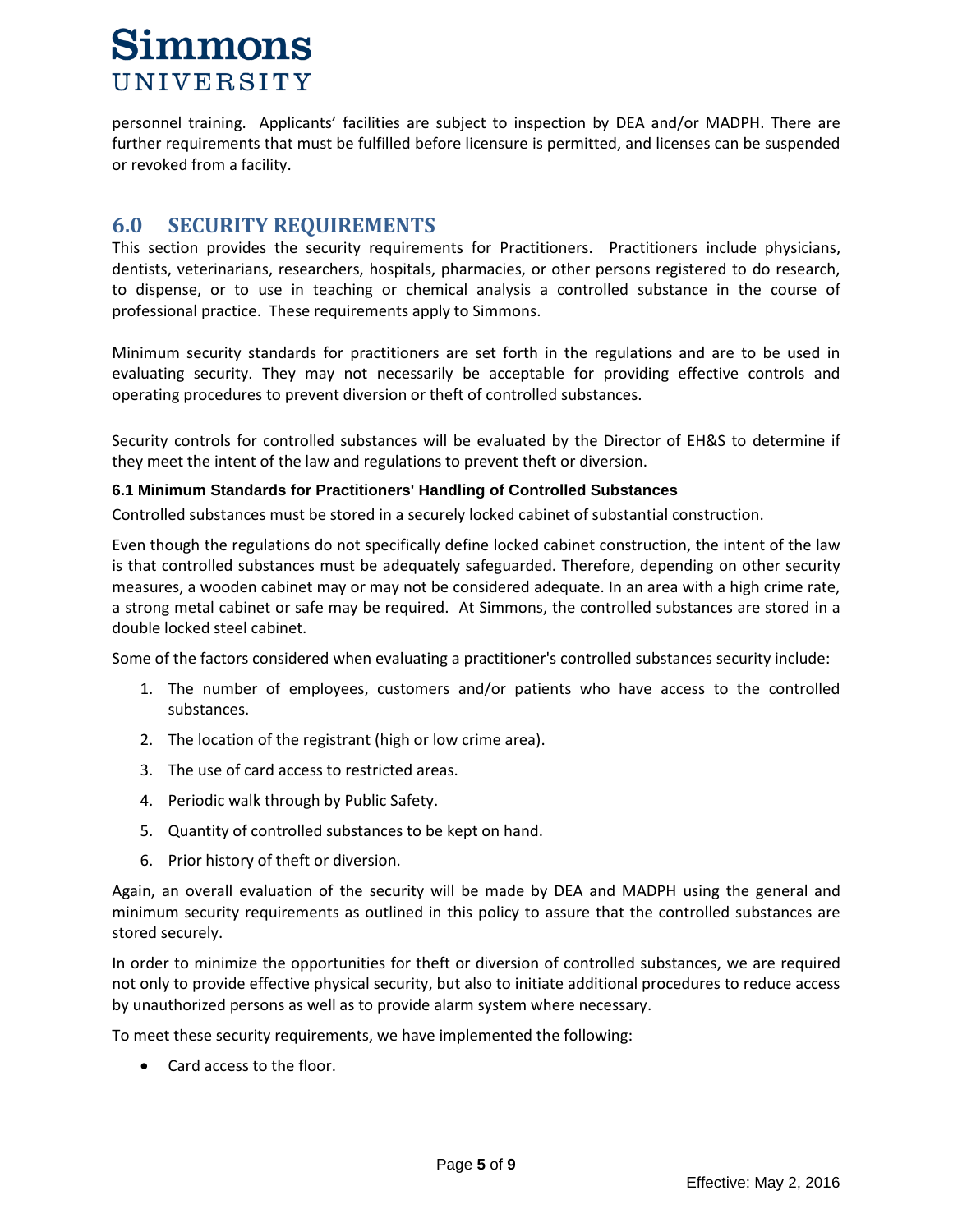• Limited access to cabinet, where the controlled substances are stored. Only authorized employees and the Department Chair, Director, or Manager will know the location of the keys to the controlled substances' cabinet(s).

#### **6.3 Employees**

Employees, who will be working with controlled substances or working in an area where controlled substances are stored, are subject to a background check. This background check will include the following questions as required by DEA:

- 1. Within the past five years, have you been convicted of a felony, or within the past two years, of any misdemeanor, or are you presently charged (formally) with committing a criminal offence? Do not include any traffic violations, juvenile offences or military convictions, except by general court-martial. If the answer is yes, furnish details of conviction, offense location, date, and sentence.
- 2. In the past three years, have you ever knowingly used any narcotics, amphetamines, or barbiturates, Other than those prescribed to you by a physician? If the answer is yes, furnish details.

DEA also recommends that an authorization, in writing, be completed by a person who is allowed to or is considered for work in a controlled substances area. This authorization should permit inquiries to be made of courts and law enforcement agencies concerning pending charges or convictions. Information on employees' criminal records should then be used as follows:

- 1. Locally by name, date and place of birth, and other identifying information, inquire at local courts and law enforcement agencies for records of pending charges and convictions; and
- 2. Nationally by the same identifying information make and inquiry at the appropriate DEA Field Office.

A necessary part of an overall employee security program is the reporting of employee drug theft or diversion in the workplace. Drug diversion, broadly defined, is when the legal supply chain of prescription analgesic drugs is broken, and drugs are transferred from a licit to an illicit channel of distribution or use. Employees who have knowledge of drug theft or diversion have an obligation to report such information to Public Safety. Public Safety, the Director of EH&S and/or University Counsel will report the drug theft or diversion to the DEA and MADPH.

Information obtained about employees will be kept as confidential and to take all reasonable steps to protect the confidentiality of the information and the identity of employees furnishing information. Failure to report drug theft or diversion information should be a critical factor in determining an employee's continued employment in a drug security area.

Employees who posses, sell, use or divert controlled substances not only subject themselves to state or Federal prosecution for any illicit activity, but should also become the subject of independent action regarding their continued employment.

#### **6.4 Unauthorized Person**

Any unauthorized person, who gains access to controlled substances for the purpose of diversion or theft, may be reported to the Public Safety and may be subject to the disciplinary policies of Simmons.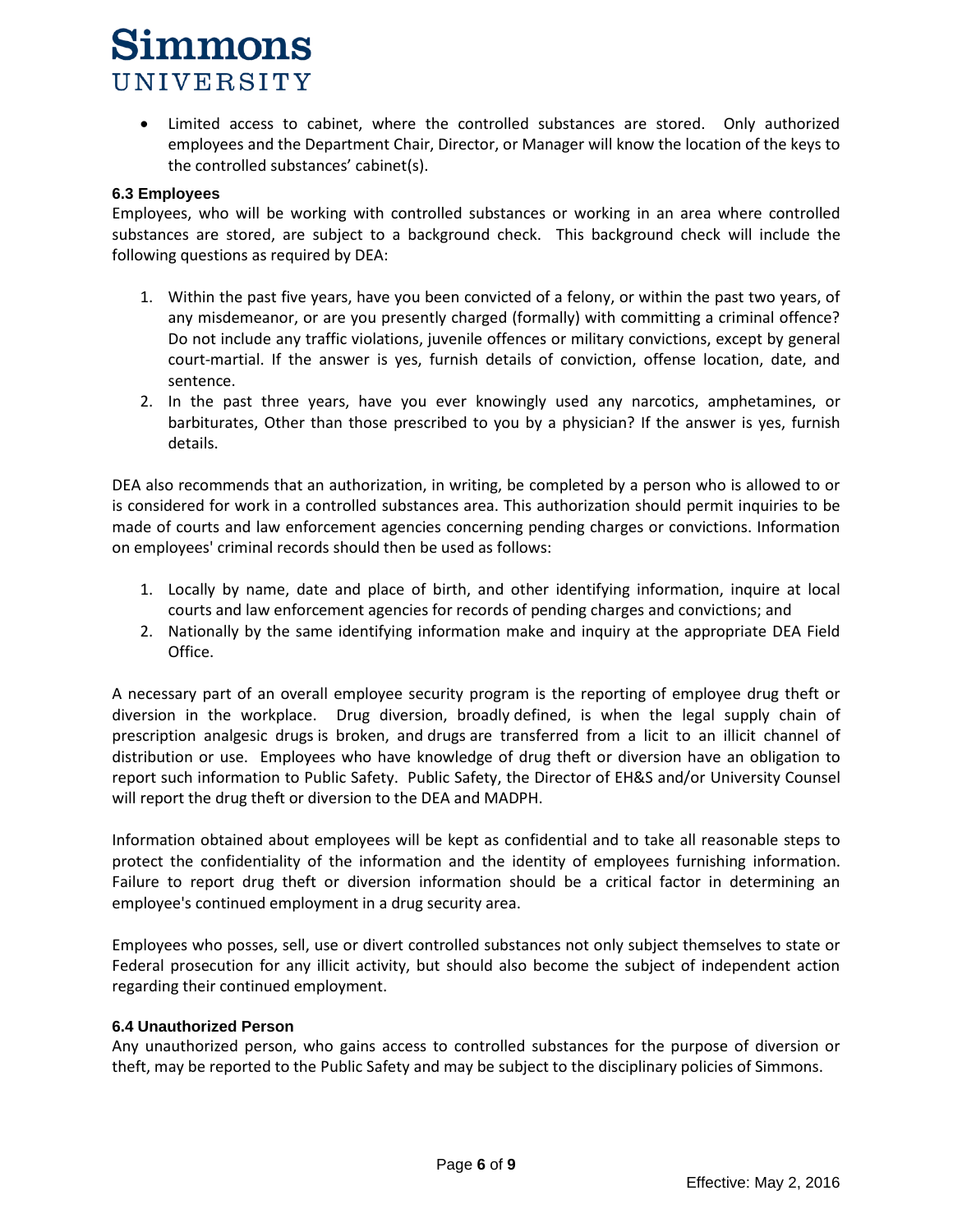

#### **6.5 Loss or Theft**

Faculty, staff, and/or adjuncts will notify Public Safety and the Director of EH&S upon discovery if (s)he discovers that a controlled substance is missing. The Public Safety, the Director of EH&S and/or University Counsel will notify the nearest DEA Field Office of the theft or significant loss of any controlled substance upon discovery of such loss or theft. The Director of EH&S will promptly complete and submit DEA Form 106 regarding the theft or loss.

#### **6.6 Blank prescriptions and DEA Order Forms**

A practitioner should develop the practice of keeping blank prescription forms in locations which would preclude patients or casual visitors from stealing the forms for the purpose of falsification. Unused DEA Order Forms should also be kept in a secure location for the same reason.

## **7.0 PURCHASING**

Before a controlled substance is purchased by an employee at Simmons, the person must provide the following information to the Responsible Official for approval. By providing this information, it will ensure that the proper security measures, registration, and license are in place for the controlled substances.

| License Holder's Name:     |                  |                  |                    |
|----------------------------|------------------|------------------|--------------------|
| Department:                |                  |                  |                    |
| Phone:                     |                  |                  |                    |
| Email Address:             |                  |                  |                    |
| Substance Name:            |                  |                  |                    |
| Is it Generic? USP Grade?  |                  |                  |                    |
| DEA Schedule:              |                  |                  |                    |
| Is it a prescription drug? |                  |                  |                    |
| Quantity                   | Number of Vials: | Amount per Vial: |                    |
| Storage Location           | Building:        | Room:            | Security Measures: |

If you are purchasing a Schedule I or II Controlled Substance, then you are required to complete a DEA 222 Form, which is found on the following webpage: [http://www.deadiversion.usdoj.gov/faq/dea222.htm.](http://www.deadiversion.usdoj.gov/faq/dea222.htm)

## **8.0 RECEIVING CONTROLLED SUBSTANCES**

Once the license holder receives the controlled substance, it will be placed into the designated, secured location and the initial amount will be logged in the inventory log book.

The stocks of controlled substances should be kept to the smallest quantity needed for efficient operation to conduct the indicated experiment. It is strongly suggested that diluted mixtures be made in a timely manner, so that little, if any, non-diluted Schedule I-V controlled substances are maintained in the laboratory environment.

## **9.0 Training**

The Department Chairs, Directors, and/or Managers must ensure that laboratory members and employees working with controlled substances are trained so they: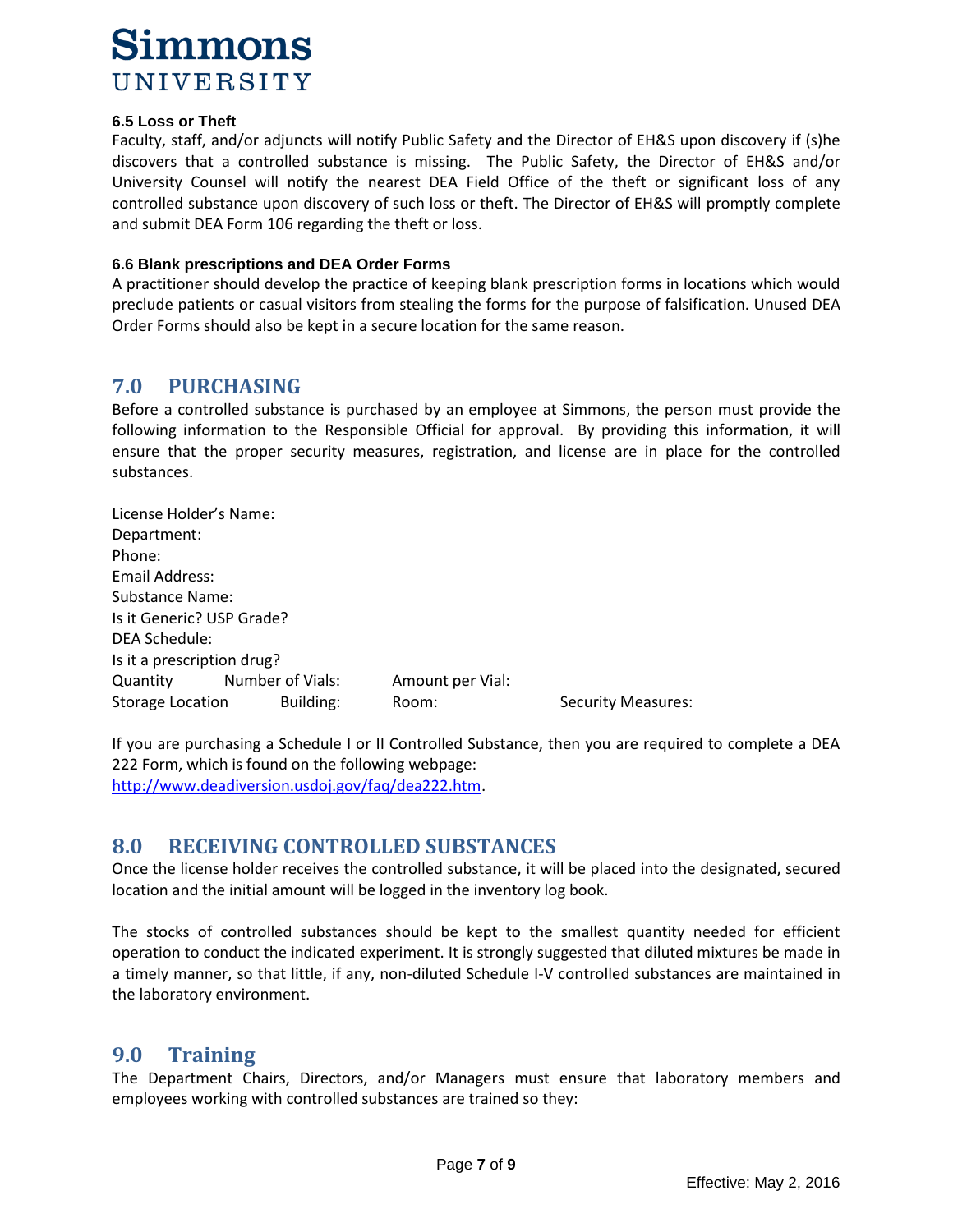- Understand the regulatory requirements.
- Follow this policy.
- Ensure controlled substances are accounted for and not lost.
- Understand the reporting requirements for controlled substances.

Inexperienced staff requires direct oversight until they are able to demonstrate that they know the proper techniques to perform the activities associated with controlled substances.

The training will be conducted by the Director of EH&S or designee. Controlled substances' training must be document using a training form or an online program.

## **10.0 DISPOSAL**

Controlled substances consumed in a reaction or converted into a hazardous waste mixture from which a Controlled Substance is not recoverable may be disposed of through routine waste disposal procedures from EH&S.

Animal carcasses that were injected with controlled substances must be disposed of through Simmons' Institutional Animal Care and Use Committee.

When controlled substances expire, authorized employees should request waste assistance from EH&S. Sometimes, at the conclusion of an experiment, a small amount of a controlled substance will remain in the vial or syringe. In this circumstance, in addition to requesting waste pick-up for those small remaining amounts, researchers may dispose of the substances by transferring the controlled substance to absorbent lab wipes and then arranging for disposal through EH&S. In any event, no materials should be disposed of through laboratory drains without the prior approval by EH&S. The authorized individual must remain in possession (secured) of expired or unwanted controlled substances, including diluted forms, until they have been properly destroyed.

## **11.0 RECORDKEEPING**

Laboratories and Health Services are required to keep track of each Controlled Substance using log book or equivalent. A usage log book or sheets shall be numbered, bound, and, if the size of the cabinet permits, maintained at all times in the locked safe or cabinet along with the Controlled Substances. Usage Log sheets must be maintained for a minimum of three years after the complete use and disposal of Schedule I-V controlled substances and be readily available for inspection by the DEA, MADPH, or EH&S. Laboratories are not required to maintain usage logs for Schedule VI Controlled Substances.

All laboratories that work with Schedule I-V Controlled Substances and Health Services are to conduct self inspections on a quarterly basis to ensure that the laboratory's usage logs match the physical inventory. The results of those self-inspections shall be recorded in the usage log and shall be maintained by the license holder for a minimum of three years.

On a biennial institutional cycle starting in 2016, all laboratories licensed to work with controlled substances will be directed by the Director of EH&S in January to report their current inventory of controlled substances in order to comply with the federal requirement to conduct biennial inventories. For such biennial requirements, laboratories and Health Services may document the inventory checks in the usage log book or equivalent. License holders will sign this book in addition to the authorized